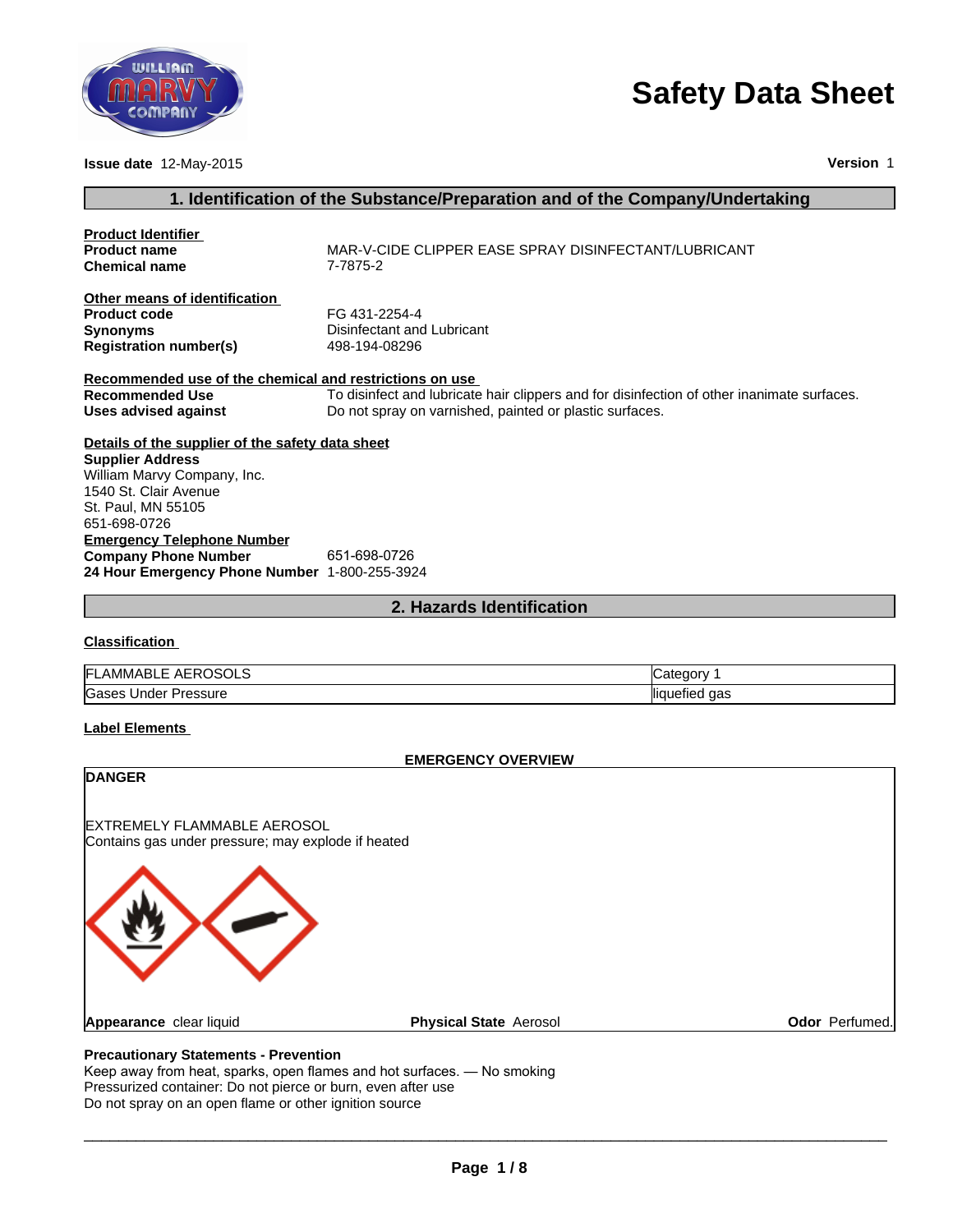#### **Precautionary Statements - Storage**

Protect from sunlight. Store in a well-ventilated place Do not expose to temperatures exceeding 50°C (122 °F)

# **Hazards not otherwise classified (HNOC)**

**Other Information** 

• Toxic to aquatic life with long lasting effects

14.748% of the mixture consists of ingredient(s) of unknown toxicity

# **3. Composition/information on Ingredients**

 $\overline{\phantom{a}}$  ,  $\overline{\phantom{a}}$  ,  $\overline{\phantom{a}}$  ,  $\overline{\phantom{a}}$  ,  $\overline{\phantom{a}}$  ,  $\overline{\phantom{a}}$  ,  $\overline{\phantom{a}}$  ,  $\overline{\phantom{a}}$  ,  $\overline{\phantom{a}}$  ,  $\overline{\phantom{a}}$  ,  $\overline{\phantom{a}}$  ,  $\overline{\phantom{a}}$  ,  $\overline{\phantom{a}}$  ,  $\overline{\phantom{a}}$  ,  $\overline{\phantom{a}}$  ,  $\overline{\phantom{a}}$ 

| Synonyms        | Disinfectant and Lubricant.                               |
|-----------------|-----------------------------------------------------------|
| Chemical Family | MIXTURES.                                                 |
| Formula         | 7-7875-2                                                  |
| Chemical nature | Aqueous solution of alcohol and other active ingredients. |
|                 |                                                           |

| <b>Chemical name</b> | <b>CAS No</b> | weight-%  | <b>Trade secret</b> |
|----------------------|---------------|-----------|---------------------|
| Ethyl alcohol        | 64-17-5       | 60-65     |                     |
| Water                | 7732-18-5     | $15 - 20$ |                     |
| 1.1-Difluoroethane   | 75-37-6       | $10 - 15$ |                     |
| n-butane             | 106-97-8      | 1-5       |                     |
| O-phenylphenol       | $90 - 43 - 7$ |           |                     |

Chemical Additions **See label for active ingredients information.**

\* The exact percentage (concentration) of composition has been withheld as a trade secret.

# **4. First aid measures**

#### **FIRST AID MEASURES**

| <b>Eye Contact</b><br>Hold eye open and rinse slowly and gently with water for 15-20 minutes. Remove contact<br>lenses, if present, after the first 5 minutes, then continue rinsing eye. Call a poison control<br>center or doctor for treatment advice. |                                                                                                                                                                                                                                                              |  |  |
|-----------------------------------------------------------------------------------------------------------------------------------------------------------------------------------------------------------------------------------------------------------|--------------------------------------------------------------------------------------------------------------------------------------------------------------------------------------------------------------------------------------------------------------|--|--|
| <b>Skin contact</b>                                                                                                                                                                                                                                       | Wash with soap and water. If irritation develops, consult a physician.                                                                                                                                                                                       |  |  |
| inhalation                                                                                                                                                                                                                                                | If overcome by vapor, move person to fresh air. If person is not breathing, call 911 or an<br>ambulance, then provide artifical respiration, preferably mouth-to-mouth, if possible. Call a<br>poison control center or doctor for further treatment advise. |  |  |
| <b>INGESTION</b>                                                                                                                                                                                                                                          | Ingestion from an aerosol product is unlikely to occur.                                                                                                                                                                                                      |  |  |
| Most important symptoms and effects, both acute and delayed                                                                                                                                                                                               |                                                                                                                                                                                                                                                              |  |  |
| <b>Symptoms</b>                                                                                                                                                                                                                                           | Acute, Deliberate inhalation of concentrated vapor or mist may cause headaches.<br>Prolonged and repeated contact with the eyes may cause mild irritation.                                                                                                   |  |  |
| Indication of any immediate medical attention and special treatment needed                                                                                                                                                                                |                                                                                                                                                                                                                                                              |  |  |
| None needed.<br>Note to physicians                                                                                                                                                                                                                        |                                                                                                                                                                                                                                                              |  |  |

# **5. Fire-fighting measures**

#### **Suitable extinguishing media**

Dry chemical, CO2 or water spray.

**Unsuitable extinguishing media** Use water spray or fog; do not use straight streams.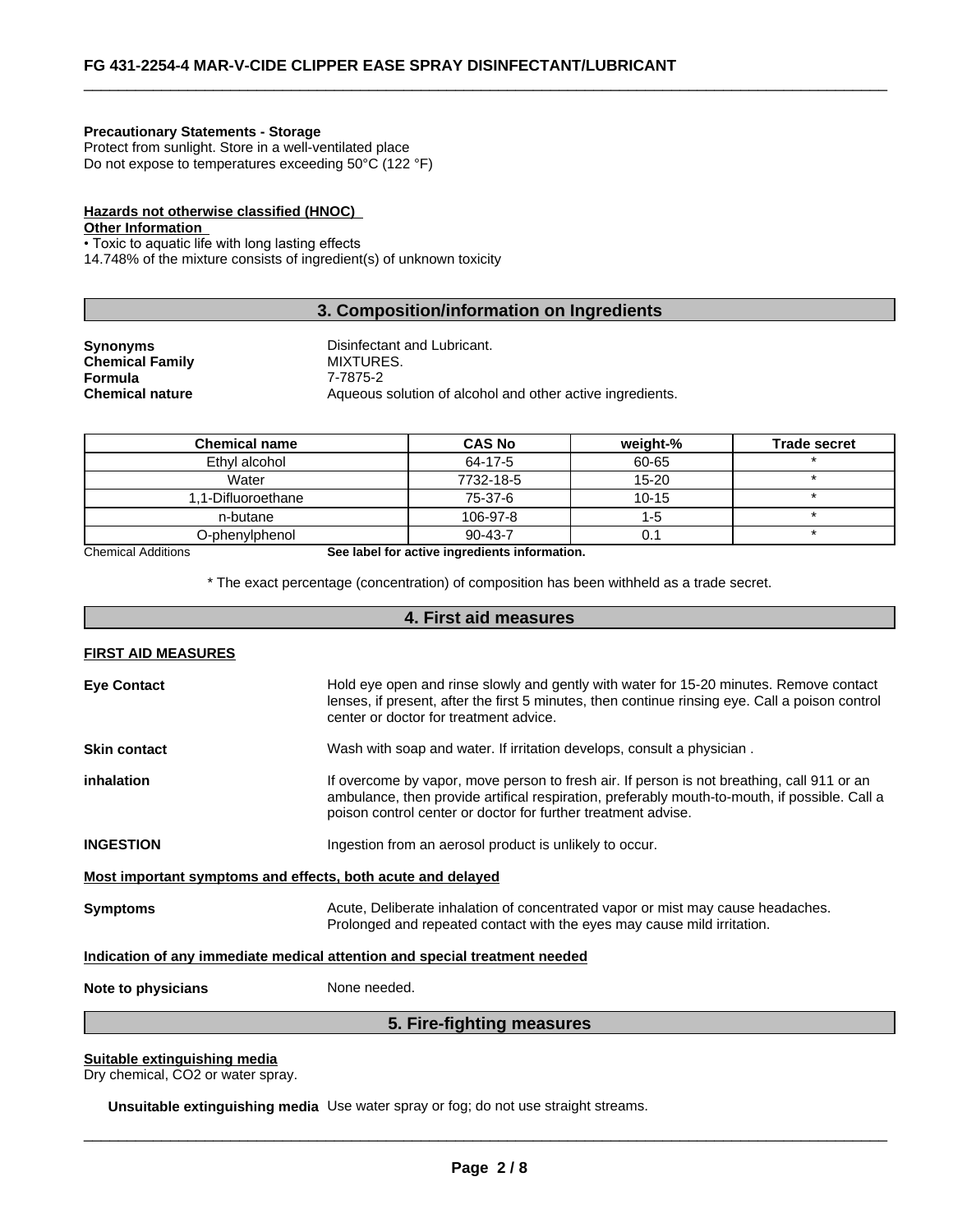#### **Specific hazards arising from the chemical**

Containers are under pressure. Temperatures above 130 °F may cause cans to burst.

**Hazardous combustion products**Thermal decomposition may yield gases like carbon monoxide and carbon dioxide.

**Explosion data** 

**Sensitivity to Mechanical Impact** Contents under pressure, keep away from heat and open flame. **Sensitivity to Static Discharge** Keep away from heat, sparks, flame, and other sources of ignition (i.e., pilot lights, electric motors and static electricity).

 $\overline{\phantom{a}}$  ,  $\overline{\phantom{a}}$  ,  $\overline{\phantom{a}}$  ,  $\overline{\phantom{a}}$  ,  $\overline{\phantom{a}}$  ,  $\overline{\phantom{a}}$  ,  $\overline{\phantom{a}}$  ,  $\overline{\phantom{a}}$  ,  $\overline{\phantom{a}}$  ,  $\overline{\phantom{a}}$  ,  $\overline{\phantom{a}}$  ,  $\overline{\phantom{a}}$  ,  $\overline{\phantom{a}}$  ,  $\overline{\phantom{a}}$  ,  $\overline{\phantom{a}}$  ,  $\overline{\phantom{a}}$ 

**Protective equipment and precautions for firefighters**

Use personal protective equipment as required.

| 6. Accidental release measures                                                                                                                                               |                                                                            |  |  |  |
|------------------------------------------------------------------------------------------------------------------------------------------------------------------------------|----------------------------------------------------------------------------|--|--|--|
|                                                                                                                                                                              | <b>Personal precautions, protective equipment and emergency procedures</b> |  |  |  |
| CONTENTS UNDER PRESSURE. Do not puncture or incinerate cans.<br><b>Personal precautions</b>                                                                                  |                                                                            |  |  |  |
| <b>Other Information</b>                                                                                                                                                     | Keep out of reach of children.                                             |  |  |  |
| <b>Environmental Precautions</b>                                                                                                                                             |                                                                            |  |  |  |
| <b>Environmental Precautions</b><br>See Section 12 for additional Ecological Information.                                                                                    |                                                                            |  |  |  |
| Methods and material for containment and cleaning up                                                                                                                         |                                                                            |  |  |  |
| <b>Methods for Containment</b><br>Provide adequate ventilation to area being treated. Soak up spills with chemically inert,<br>absorbent material.                           |                                                                            |  |  |  |
| Methods for cleaning up                                                                                                                                                      | Clean contaminated surface thoroughly.                                     |  |  |  |
|                                                                                                                                                                              | 7. Handling and Storage                                                    |  |  |  |
| <b>Precautions for safe handling</b>                                                                                                                                         |                                                                            |  |  |  |
| Avoid getting spray into eyes. Keep out of reach of children.<br>Advice on safe handling                                                                                     |                                                                            |  |  |  |
| Conditions for safe storage, including any incompatibilities                                                                                                                 |                                                                            |  |  |  |
| Store in a cool, dry place away from heat and open flame. Avoid storing at below-freezing<br><b>Storage Conditions</b><br>temperatures. AEROSOL STORAGE LEVEL II (NFPA 30B). |                                                                            |  |  |  |
| <b>Incompatible Materials</b>                                                                                                                                                | Avoid heat, open flame and contact with strong oxidizers.                  |  |  |  |
|                                                                                                                                                                              | $\sim$ $ \sim$                                                             |  |  |  |

# **8. Exposure Controls/Personal Protection**

#### **Control parameters**

**Exposure guidelines** See occupational exposure limits listed below.

| <b>Chemical name</b>     | <b>ACGIH TLV</b> | <b>OSHA PEL</b>                                                                                                | <b>NIOSH IDLH</b>                                              |
|--------------------------|------------------|----------------------------------------------------------------------------------------------------------------|----------------------------------------------------------------|
| Ethyl alcohol<br>64-17-5 | STEL: 1000 ppm   | TWA: 1000 ppm<br>TWA: $1900 \text{ mg/m}^3$<br>(vacated) TWA: 1000 ppm<br>(vacated) TWA: $1900 \text{ mg/m}^3$ | IDLH: 3300 ppm<br>TWA: 1000 ppm<br>TWA: 1900 mg/m <sup>3</sup> |
| n-butane<br>106-97-8     | STEL: 1000 ppm   | (vacated) TWA: 800 ppm<br>(vacated) TWA: 1900 mg/m <sup>3</sup>                                                | TWA: 800 ppm<br>TWA: 1900 mg/m <sup>3</sup>                    |

#### **Appropriate engineering controls**

**Engineering controls** Use with adequate general or local exhaust ventilation.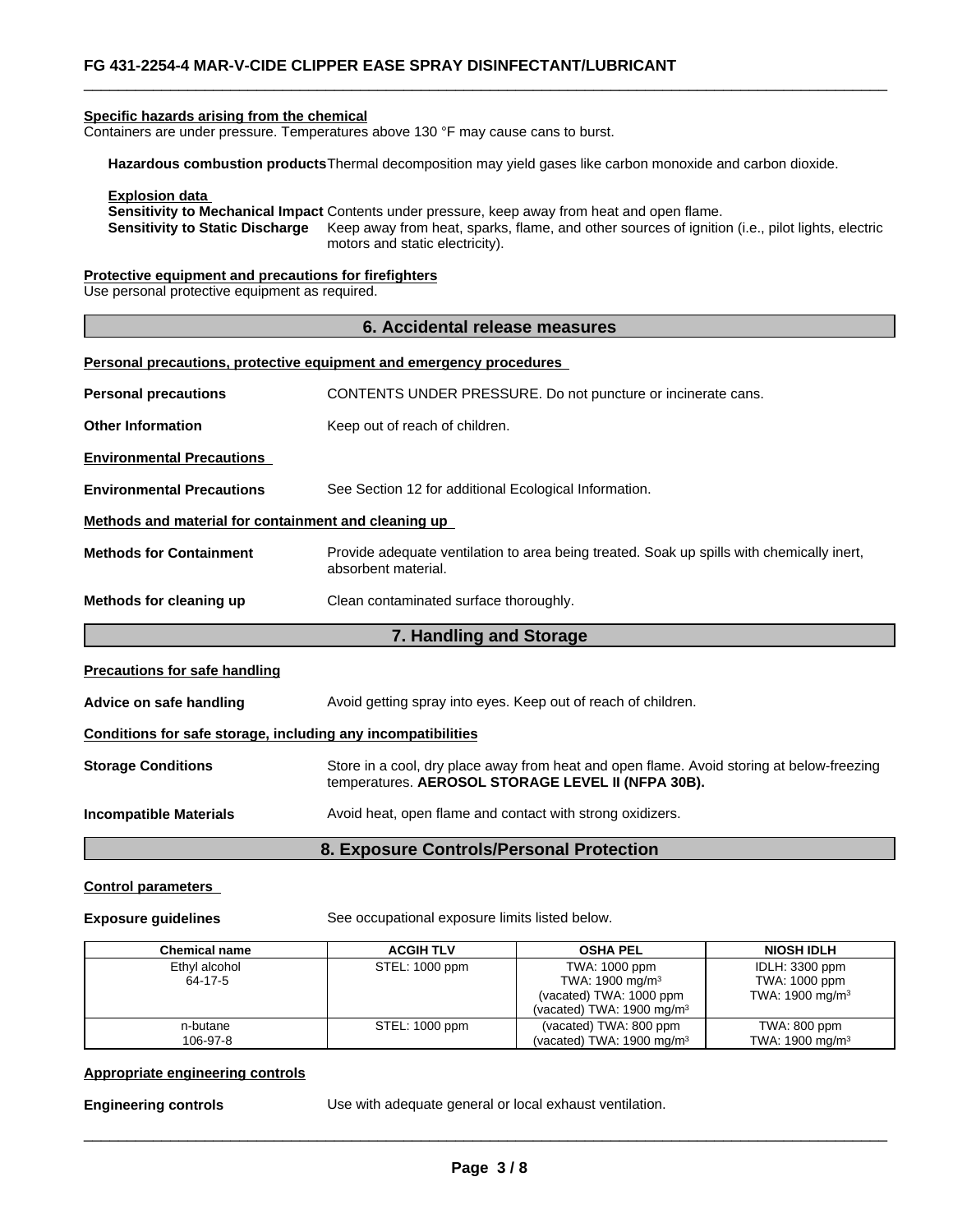#### **Individual protection measures, such as personal protective equipment**

| <b>Eye/face Protection</b>      | Conventional eyeglasses to guard against splashing. |
|---------------------------------|-----------------------------------------------------|
| <b>Skin and Body Protection</b> | Household type gloves, if desired.                  |
| <b>Respiratory protection</b>   | None required if used in a well-ventilated area.    |
| General hygiene considerations  | Wash hands thoroughly after handling.               |

#### **9. Physical and Chemical Properties**

 $\overline{\phantom{a}}$  ,  $\overline{\phantom{a}}$  ,  $\overline{\phantom{a}}$  ,  $\overline{\phantom{a}}$  ,  $\overline{\phantom{a}}$  ,  $\overline{\phantom{a}}$  ,  $\overline{\phantom{a}}$  ,  $\overline{\phantom{a}}$  ,  $\overline{\phantom{a}}$  ,  $\overline{\phantom{a}}$  ,  $\overline{\phantom{a}}$  ,  $\overline{\phantom{a}}$  ,  $\overline{\phantom{a}}$  ,  $\overline{\phantom{a}}$  ,  $\overline{\phantom{a}}$  ,  $\overline{\phantom{a}}$ 

#### **Information on basic physical and chemical properties**

**Physical State Aerosol Explosive properties** No information available **Oxidizing properties** No information available **Other Information Softening point No information available**<br> **Molecular weight No information available Molecular weight VOC content (%)** 67.7<br>**Density** No ii **No information available Bulk Density** 6.99 to 7.06 Lb/gal **Specific gravity** 0.84 to 0.848 concentrate No information available No information available **Odor threshold** No information available **Water solubility**<br> **Water solubility** in other solvents<br> **Solubility** in other solvents<br> **Solubility** in other solvents **Boiling point/boiling range** No information available 173-181 °F/78.4 °C Ethyl alcohol **Solubility in other solvents** No information available **Partition coefficient** No information available **Autoignition Temperature Flash Point** Not available. This is an aerosol product with a Flame Projection of 18 in. with 3 in. flashback. Temperatures above 120 F may cause cans to burst. No information available **Decomposition temperature Odor** No information available No information available **Kinematic viscosity** Perfumed. No information available **Evaporation Rate Dynamic viscosity** Faster than butyl acetate **Faster than butyl acetate No information available** No information available **Property Values** No information available **Flammability (solid, gas)** No information available<br> **Flammability I imits in Air** No information available **Remarks•Method Flammability Limits in Air pH Upper flammability limits** Not available 9.8 TO 10.5 **Color** clear clear clear **Lower Flammability Limit** Not available<br>**Not available** Not available No information available **Vapor pressure Appearance** No information available **Melting point/freezing point** NA **Vapor Density** clear liquid No information available

# **10. Stability and Reactivity**

**Reactivity**  Not applicable no data available

**Chemical stability** Stable. **Possibility of hazardous reactions**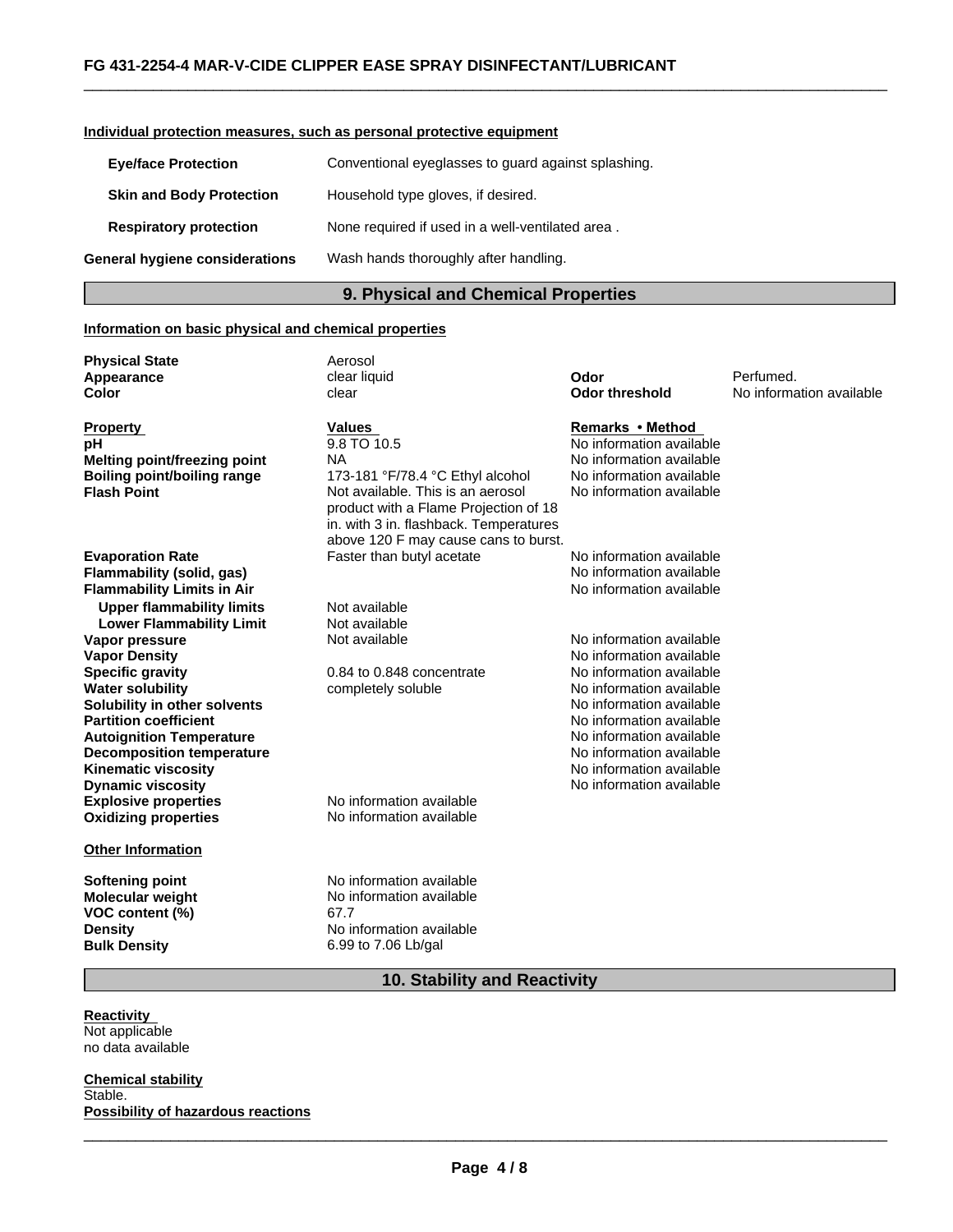| Temperatures above 130 °F may cause cans to burst with force. |                                          |
|---------------------------------------------------------------|------------------------------------------|
| hazardous polymerization                                      | Hazardous polymerization does not occur. |

#### **Conditions to Avoid** Temperatures above 122 °F (50 °C). **Incompatible Materials**

Avoid heat, open flame and contact with strong oxidizers.

**Hazardous decomposition products**

Thermal decomposition may yield gases like carbon monoxide and carbon dioxide.

# **11. Toxicological Information**

 $\overline{\phantom{a}}$  ,  $\overline{\phantom{a}}$  ,  $\overline{\phantom{a}}$  ,  $\overline{\phantom{a}}$  ,  $\overline{\phantom{a}}$  ,  $\overline{\phantom{a}}$  ,  $\overline{\phantom{a}}$  ,  $\overline{\phantom{a}}$  ,  $\overline{\phantom{a}}$  ,  $\overline{\phantom{a}}$  ,  $\overline{\phantom{a}}$  ,  $\overline{\phantom{a}}$  ,  $\overline{\phantom{a}}$  ,  $\overline{\phantom{a}}$  ,  $\overline{\phantom{a}}$  ,  $\overline{\phantom{a}}$ 

### **Information on likely routes of exposure**

| <b>Product Information</b> | Acute: Prolonged inhalation of concentrated vapor or mist may cause headaches, dizziness<br>and nausea. Prolonged and repeated contact with skin may cause irritation and reddening.<br>Contact with eyes causes irritation. |
|----------------------------|------------------------------------------------------------------------------------------------------------------------------------------------------------------------------------------------------------------------------|
| inhalation                 | See data below.                                                                                                                                                                                                              |
| <b>Eve Contact</b>         | no data available.                                                                                                                                                                                                           |
| <b>Skin contact</b>        | no data available.                                                                                                                                                                                                           |
| <b>INGESTION</b>           | This is an aerosol product, ingestion is unlikely to occur. MAY BE HARMFUL IF<br>SWALLOWED.                                                                                                                                  |

| Chemical name               | Oral LD50            | dermal LD50          | <b>Inhalation LC50</b>             |
|-----------------------------|----------------------|----------------------|------------------------------------|
| Ethyl alcohol<br>64-17-5    | $= 7060$ mg/kg (Rat) |                      | $= 124.7$ mg/L (Rat) 4 h           |
| Water<br>7732-18-5          | $> 90$ mL/kg (Rat)   |                      |                                    |
| In-butane<br>106-97-8       |                      |                      | $= 658$ g/m <sup>3</sup> (Rat) 4 h |
| O-phenylphenol<br>  90-43-7 | $= 1049$ mg/kg (Rat) | $>$ 2000 mg/kg (Rat) | $> 0.949$ mg/L (Rat) 1 h           |

#### **Information on toxicological effects**

**Symptoms** See information above.

### **Delayed and immediate effects as well as chronic effects from short and long-term exposure**

| sensitization                 | No information available.                                                                |
|-------------------------------|------------------------------------------------------------------------------------------|
| <b>Germ Cell Mutagenicity</b> | No information available.                                                                |
| carcinogenicity               | The table below indicates whether each agency has listed any ingredient as a carcinogen. |

| <b>Chemical name</b> | <b>ACGIH</b> | <b>IARC</b> | <b>NITD</b><br>14 L | <b>OSHA</b> |
|----------------------|--------------|-------------|---------------------|-------------|
| O-phenylphenol       |              | Group :     |                     |             |
| $190 - 43 - 7$       |              |             |                     |             |

| <b>Reproductive Toxicity</b>    | No information available. |
|---------------------------------|---------------------------|
| <b>STOT - single exposure</b>   | No information available. |
| <b>STOT - repeated exposure</b> | No information available. |
| <b>Aspiration Hazard</b>        | No information available. |

#### **Numerical measures of toxicity - Product Information**

| Unknown acute toxicity    | 14.748% of the mixture consists of ingredient(s) of unknown toxicity          |
|---------------------------|-------------------------------------------------------------------------------|
|                           | The following values are calculated based on chapter 3.1 of the GHS document. |
| ATEmix (inhalation-gas)   | 10000000                                                                      |
| ATEmix (inhalation-vapor) | 16447.4 mg/l                                                                  |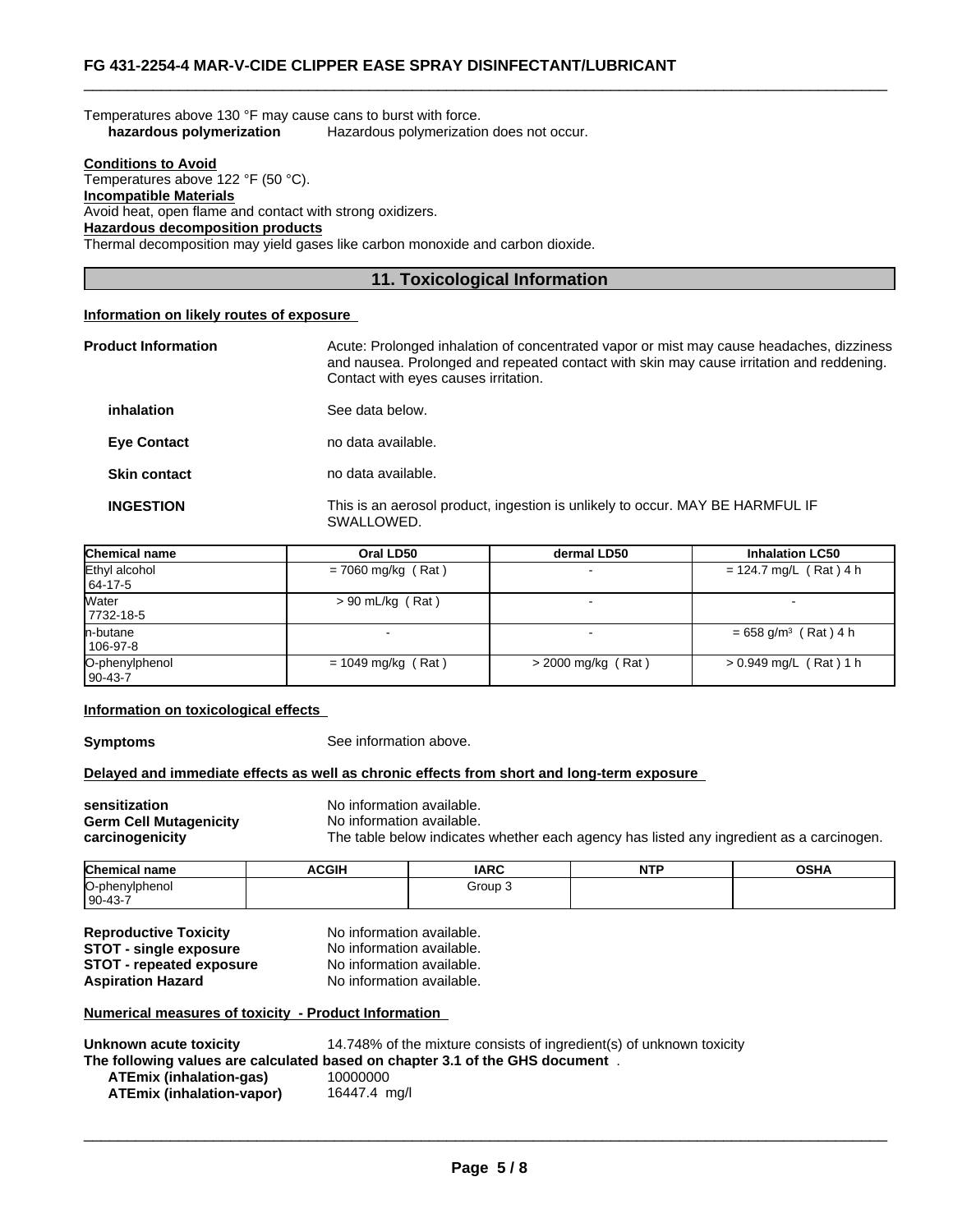# **12. Ecological Information**

 $\overline{\phantom{a}}$  ,  $\overline{\phantom{a}}$  ,  $\overline{\phantom{a}}$  ,  $\overline{\phantom{a}}$  ,  $\overline{\phantom{a}}$  ,  $\overline{\phantom{a}}$  ,  $\overline{\phantom{a}}$  ,  $\overline{\phantom{a}}$  ,  $\overline{\phantom{a}}$  ,  $\overline{\phantom{a}}$  ,  $\overline{\phantom{a}}$  ,  $\overline{\phantom{a}}$  ,  $\overline{\phantom{a}}$  ,  $\overline{\phantom{a}}$  ,  $\overline{\phantom{a}}$  ,  $\overline{\phantom{a}}$ 

This product does not contain ingredients listed as marine pollutants according to DOT.

### **ecotoxicity**

19.248% of the mixture consists of components(s) of unknown hazards to the aquatic environment

| <b>Chemical name</b>            | Algae/aquatic plants                            | Fish                                                                                                                                                                                                       | <b>Toxicity to</b><br><b>Microorganisms</b> | <b>Crustacea</b>                                                                                                                                               |
|---------------------------------|-------------------------------------------------|------------------------------------------------------------------------------------------------------------------------------------------------------------------------------------------------------------|---------------------------------------------|----------------------------------------------------------------------------------------------------------------------------------------------------------------|
| Ethyl alcohol<br>64-17-5        |                                                 | 12.0 - 16.0: 96 h<br>Oncorhynchus mykiss mL/L<br>LC50 static 100: 96 h<br>Pimephales promelas mg/L<br>LC50 static 13400 - 15100:<br>96 h Pimephales promelas<br>mg/L LC50 flow-through                     | $EC50 = 35470$ mg/L 5 min                   | $EC50 = 34634$ mg/L 30 min   9268 - 14221: 48 h Daphnia<br>magna mg/L LC50 2: 48 h<br>Daphnia magna mg/L EC50<br>Static 10800: 24 h Daphnia<br>magna mg/L EC50 |
| O-phenylphenol<br>$90 - 43 - 7$ | 0.85: 72 h Desmodesmus<br>subspicatus mg/L EC50 | 3.4: 96 h Pimephales<br>promelas mg/L LC50<br>flow-through 2.74: 96 h<br>Lepomis macrochirus mg/L<br>LC50 2.75: 96 h<br>Oncorhynchus mykiss mg/L<br>LC50 5.8: 96 h Poecilia<br>reticulata mg/L LC50 static | $EC50 = 2.05$ mg/L 5 min                    | - 2.5: 48 h Daphnia magna<br>mg/L EC50 Static                                                                                                                  |

#### **Persistence and degradability**

No information available.

#### **Bioaccumulation**

See information below.

| <b>Chemical name</b>            | <b>Partition coefficient</b> |
|---------------------------------|------------------------------|
| Ethyl alcohol<br>64-17-5        | $-0.32$                      |
| n-butane<br>106-97-8            | 2.89                         |
| O-phenylphenol<br>$90 - 43 - 7$ | 3.18                         |

**Other adverse effects** No information available

# **13. Disposal Considerations**

#### **Waste treatment methods**

**Disposal of wastes** Do not puncture or incinerate container. If empty: Place in trash or offer for recycling if available. If partly filled: Call your local solid waste agency for disposal instructions.

**Contaminated packaging Pressurized container: Do not pierce or burn, even after use.** 

| <b>Chemical name</b>            | <b>RCRA</b> | <b>RCRA</b><br><b>Basis for Listing</b> | <b>RCRA - D Series Wastes</b> | <b>RCRA - U Series Wastes</b> |
|---------------------------------|-------------|-----------------------------------------|-------------------------------|-------------------------------|
| ⊃-phenvlphenol<br>$90 - 43 - 7$ |             | Included in waste stream:<br>K060       |                               |                               |

| Chemica<br>ˈname                                           | California<br>Hazardous Waste Status |
|------------------------------------------------------------|--------------------------------------|
| Ethyl alcohol                                              | Toxic                                |
| $\rightarrow$<br>64-<br>$\overline{\phantom{a}}$<br>' / -: | 'anıtable                            |

# **14. Transport Information**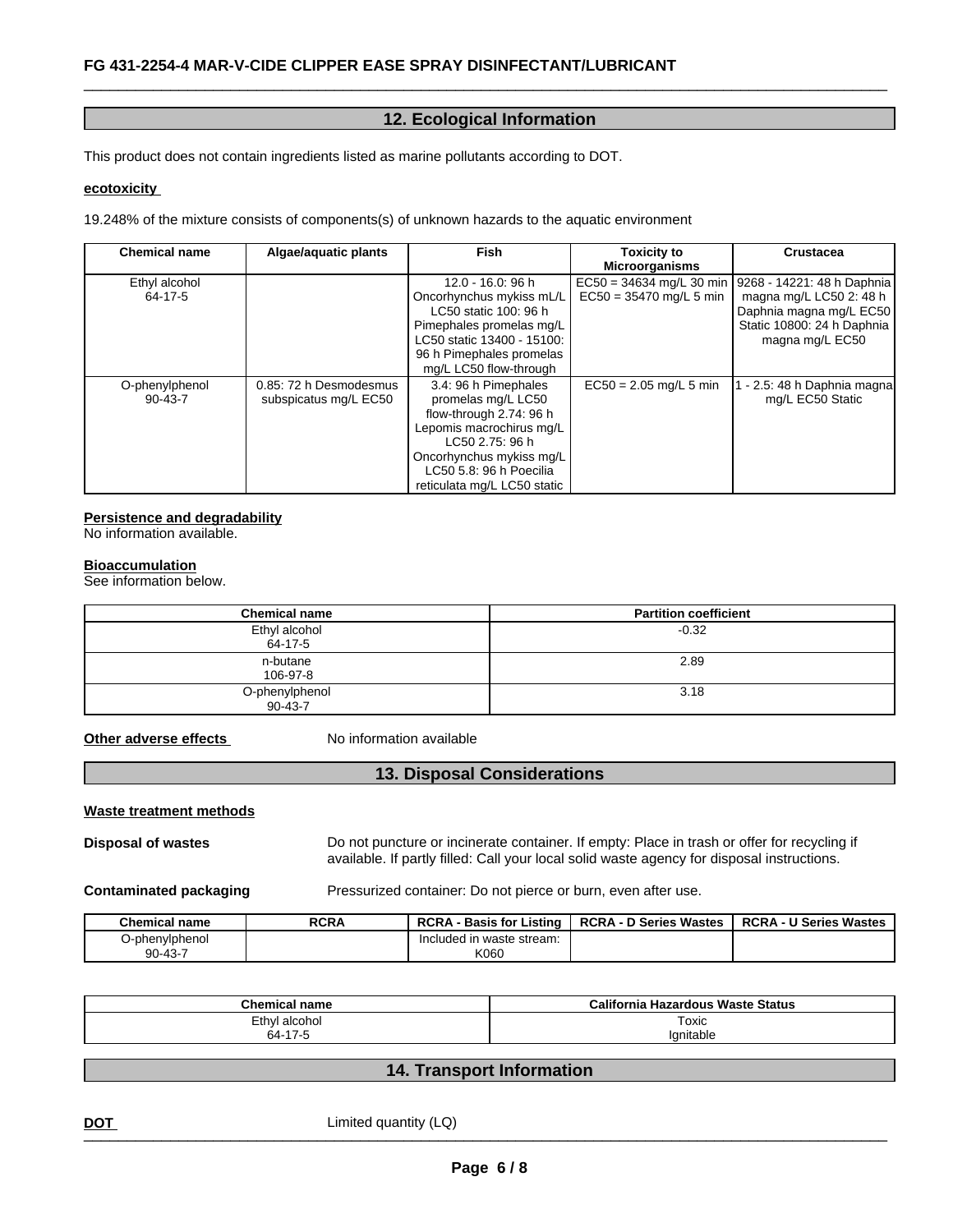| UN/ID no                    | UN1950                                                                                  |
|-----------------------------|-----------------------------------------------------------------------------------------|
| <b>Proper Shipping Name</b> | Spray Disinfectant/Lubricant                                                            |
| <b>Hazard Class</b>         |                                                                                         |
| <b>Marine pollutant</b>     | This product does not contain ingredients listed as marine pollutants according to DOT. |

# **15. Regulatory information**

# **International Inventories**

All ingredients of this product are listed or are excluded from listing under the U.S. Toxic Subtances Control Act (TSCA) Chemical Substance Inventory. **DSL COLL COLL COLL All ingredients are listed or are excluded from listing on the DSL.** 

 $\overline{\phantom{a}}$  ,  $\overline{\phantom{a}}$  ,  $\overline{\phantom{a}}$  ,  $\overline{\phantom{a}}$  ,  $\overline{\phantom{a}}$  ,  $\overline{\phantom{a}}$  ,  $\overline{\phantom{a}}$  ,  $\overline{\phantom{a}}$  ,  $\overline{\phantom{a}}$  ,  $\overline{\phantom{a}}$  ,  $\overline{\phantom{a}}$  ,  $\overline{\phantom{a}}$  ,  $\overline{\phantom{a}}$  ,  $\overline{\phantom{a}}$  ,  $\overline{\phantom{a}}$  ,  $\overline{\phantom{a}}$ 

#### **Legend:**

*TSCA - United States Toxic Substances Control Act Section 8(b) Inventory DSL/NDSL - Canadian Domestic Substances List/Non-Domestic Substances List*

# **US Federal Regulations**

#### **SARA 313**

This product contains the following toxic chemicals subject to the reporting requirements of Section 313 of the Emergency Planning and Community Right-to-Know Act of 1986 and 40 CFR 372. This information must be included in all SDSs that are copied and distributed for this material.

| <b>Chemical name</b>        | <b>CAS No</b>              | weight-% | <b>SARA</b><br>-949<br>`hreshold<br>. .<br>Values<br>% |
|-----------------------------|----------------------------|----------|--------------------------------------------------------|
| O-phenylphenol<br>$90-43-7$ | $\sqrt{2}$<br>ററ<br>JU-43- | v.       | ٥                                                      |

### **SARA 311/312 Hazard Categories**

| <b>Acute Health Hazard</b>        | ves |  |
|-----------------------------------|-----|--|
| <b>Chronic Health Hazard</b>      | ves |  |
| <b>Fire Hazard</b>                | ves |  |
| Sudden release of pressure hazard | N٥  |  |
| <b>Reactive Hazard</b>            | N٥  |  |

### **CWA (Clean Water Act)**

This product does not contain any substances regulated as pollutants pursuant to the Clean Water Act (40 CFR 122.21 and 40 CFR 122.42)

### **CERCLA**

This material, as supplied, does not contain any substances regulated as hazardous substances under the Comprehensive Environmental Response Compensation and Liability Act (CERCLA) (40 CFR 302) or the Superfund Amendments and Reauthorization Act (SARA) (40 CFR 355). There may be specific reporting requirements at the local, regional, or state level pertaining to releases of this material

# **US State Regulations**

## **California Proposition 65**

This product contains the following Proposition 65 chemicals.

| Chemical<br>name                        | $\sim$<br>California<br>oposition 65 |  |
|-----------------------------------------|--------------------------------------|--|
| $90 - 43 - 7$<br>enviphenol<br><b>.</b> | Carcinogen                           |  |
| $\mathbf{H} \cdot \mathbf{A}$           |                                      |  |

#### **U.S. State Right-to-Know Regulations**

| $\sim$<br><b>Chemical name</b> | <b>New</b><br>. Jersev | sacnusens | - פ<br>`nsylvania<br>спп |
|--------------------------------|------------------------|-----------|--------------------------|
| ∠thyl<br>alcohol               |                        |           |                          |
| $\rightarrow$<br>ົ<br>74-      |                        |           |                          |